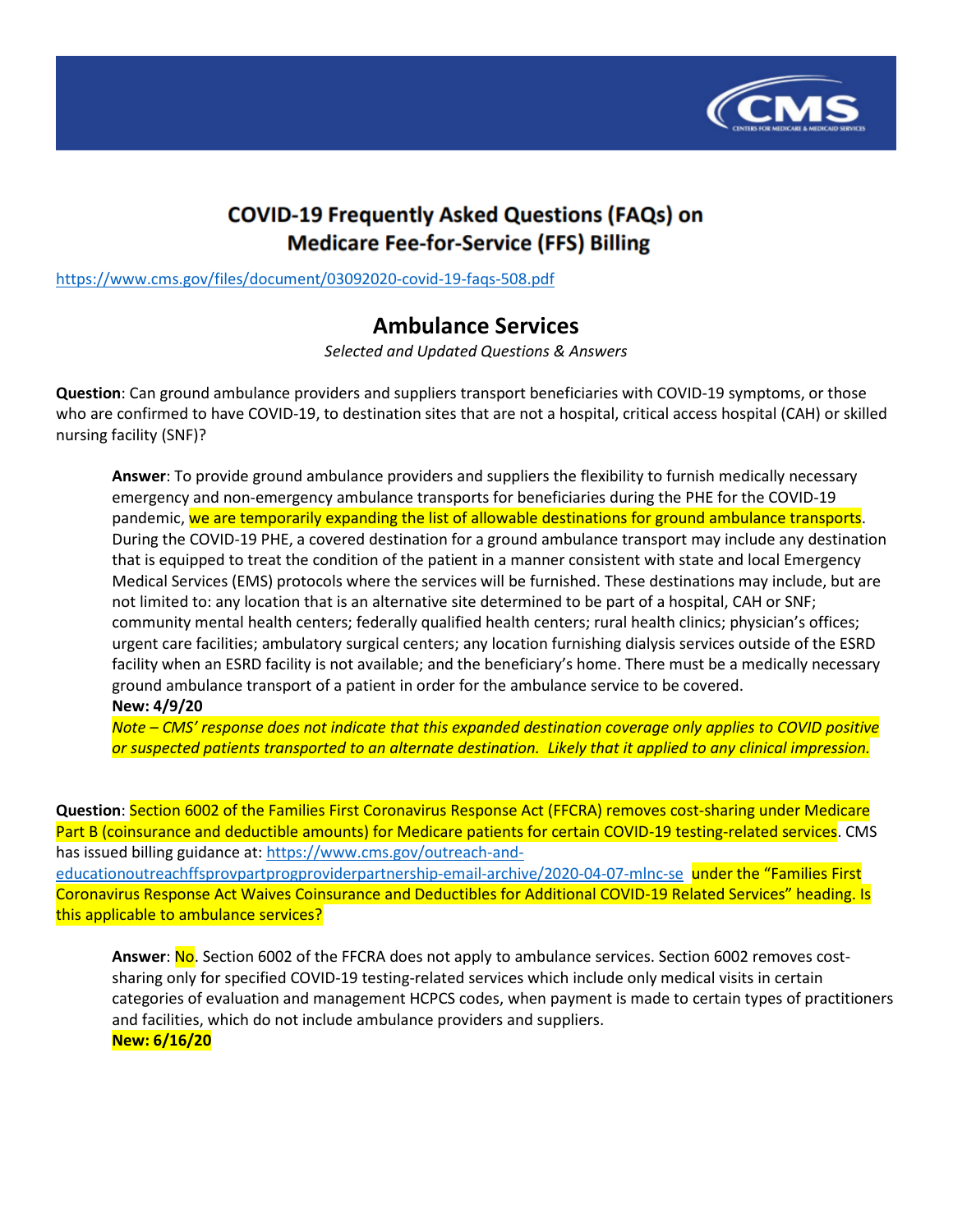**Question**: CMS requires selected ground ambulance organizations to collect cost, revenue, utilization, and other information through the Medicare Ground Ambulance Data Collection System. The collected information will be provided to MedPAC, which is required to submit a report to Congress on the adequacy of Medicare payment rates for ground ambulance services and geographic variations in the cost of furnishing such services. Will the data collection and reporting requirements for the Medicare Ground Ambulance Data Collection System be delayed due to COVID-19?

**Answer**: Yes. CMS has issued a blanket waiver: https://www.cms.gov/files/document/summary-covid-19 emergency-declarationwaivers.pdf due to the PHE for the COVID-19 pandemic. CMS is modifying the data collection period and data reporting period, as defined at 42 CFR §414.626(a), for ground ambulance organizations that were selected by CMS to collect data beginning between January 1, 2020, and December 31, 2020 (Year 1). Under this modification, these ground ambulance organizations can select a new data collection period that begins between January 1, 2021, and December 31, 2021; collect the necessary data during their selected data collection period; and submit the data during the data reporting period that corresponds to their selected data collection period. CMS is modifying this data collection and reporting period to increase flexibilities for ground ambulance organizations that would otherwise be required to collect data in 2020–2021 so that they can focus on their operations in support of patient care.

As a result of this modification, ground ambulance organizations selected for year 1 data collection and reporting will collect and report data during the same period of time that will apply to ground ambulance organizations selected by CMS under §414.626(c) to collect data beginning between January 1, 2021, and December 31, 2021 (year 2) for purposes of complying with the data reporting requirements described at §414.626. For additional information on the Medicare Ground Ambulance Data Collection System, please visit the Ambulances Services Center website at [https://www.cms.gov/Center/Provider-Type/Ambulances-Services-](https://www.cms.gov/Center/Provider-Type/Ambulances-Services-Center)[Center.](https://www.cms.gov/Center/Provider-Type/Ambulances-Services-Center) New: 6/16/20

**Question**: Will the 10 percent payment reduction still apply to ground ambulance organizations that are now required to collect and report data under the modified data collection and reporting period but do not sufficiently report the required data?

**Answer**: Yes. The 10 percent payment reduction described at 42 CFR §414.610(c)(9) will still apply if a ground ambulance organization is selected to collect and report data under the modified data collection and reporting timeframe, but does not sufficiently submit the required data according to the modified timeframe and is not granted a hardship exemption. The payment reduction will be applied to payments made under the Medicare Part B Ambulance Fee Schedule for services furnished during the calendar year that begins following the date that CMS provides written notification that the ground ambulance organization did not submit the required data.

New: 6/16/20

**Question**: The modification states that the ground ambulance organizations that were selected by CMS to collect data beginning between January 1, 2020, and December 31, 2020 (year 1) **can** select a new continuous 12-month data collection period that begins between January 1, 2021, and December 31, 2021. Do the ground ambulance organizations that were selected in year 1 have an option to continue with their current data collection period that started in early 2020 or choose to select a new data collection period starting in 2021?

**Answer**: No. The ground ambulance organizations that were selected for year 1 do not have an option and must select a new data collection period that begins in 2021. CMS cannot permit this option because the data collected in 2020 during the PHE may not be reflective of typical costs and revenue associated with providing ground ambulance services. New: 6/16/20